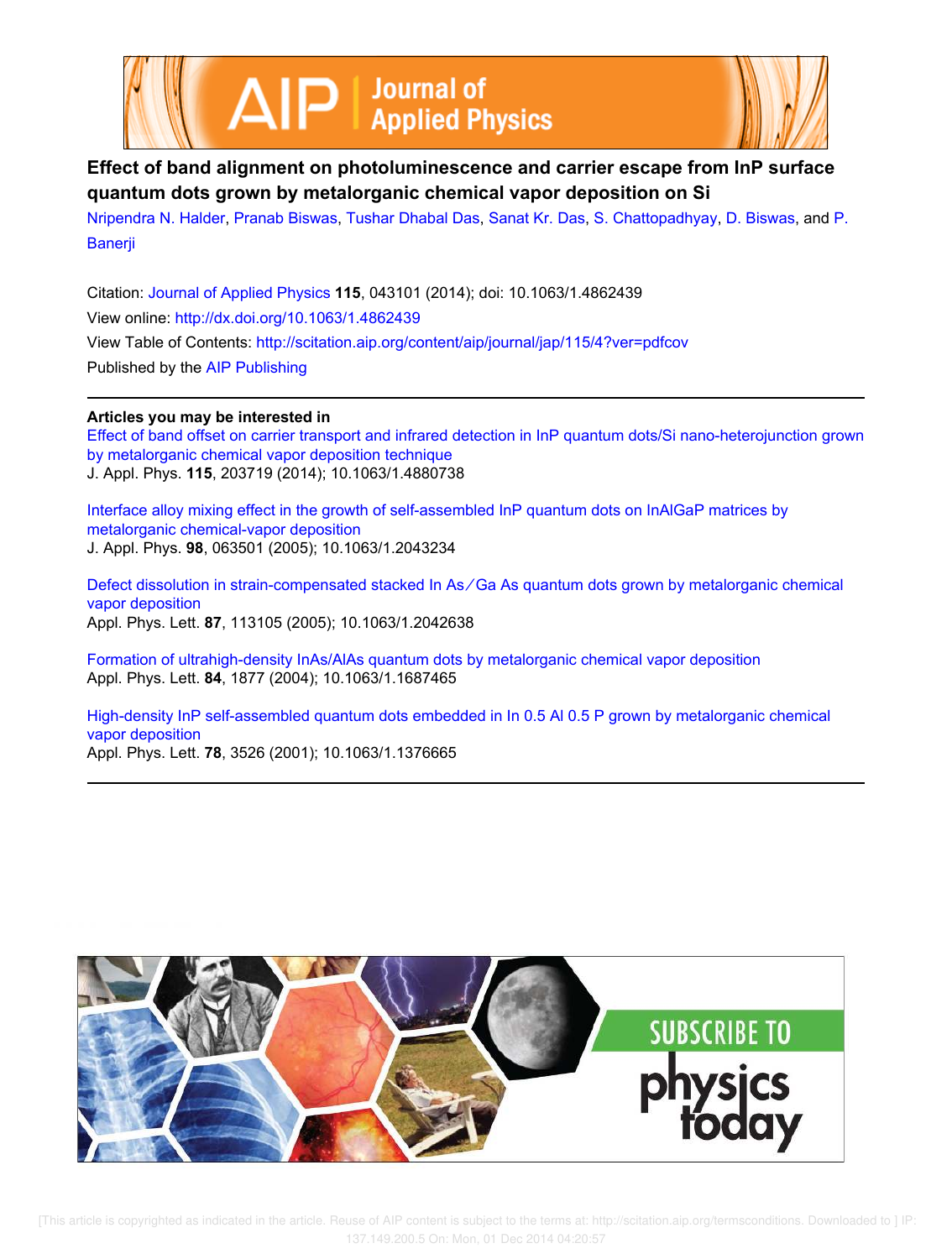

# Effect of band alignment on photoluminescence and carrier escape from InP surface quantum dots grown by metalorganic chemical vapor deposition on Si

Nripendra N. Halder,<sup>1</sup> Pranab Biswas,<sup>2</sup> Tushar Dhabal Das,<sup>3</sup> Sanat Kr. Das,<sup>3</sup> S. Chattopadhyay,<sup>3</sup> D. Biswas,<sup>4</sup> and P. Banerji<sup>2,a)</sup> 1 *Advanced Technology Development Centre, Indian Institute of Technology, Kharagpur 721 302, India* <sup>2</sup>*Materials Science Centre, Indian Institute of Technology, Kharagpur 721 302, India* <sup>3</sup>*Department of Electronic Science, University of Calcutta, 92 Acharya Prafulla Chandra Road, Kolkata 700 009, India* <sup>4</sup>*Department of Electronics and Electrical Communication Engineering, Indian Institute of Technology, Kharagpur 721 302, India*

(Received 12 September 2013; accepted 2 January 2014; published online 22 January 2014)

A detailed analysis of photoluminescence (PL) from InP quantum dots (QDs) grown on Si has been carried out to understand the effect of substrate/host material in the luminescence and carrier escape process from the surface quantum dots. Such studies are required for the development of monolithically integrated next generation III-V QD based optoelectronics with fully developed Si microelectronics. The samples were grown by atmospheric pressure metalorganic chemical vapor deposition technique, and the PL measurements were made in the temperature range 10–80 K. The distribution of the dot diameter as well as the dot height has been investigated from atomic force microscopy. The origin of the photoluminescence has been explained theoretically. The band alignment of InP/Si heterostructure has been determined, and it is found be type II in nature. The positions of the conduction band minimum of Si and the 1st excited state in the conduction band of InP QDs have been estimated to understand the carrier escape phenomenon. A blue shift with a temperature co-efficient of 0.19 meV/K of the PL emission peak has been found as a result of competitive effect of different physical processes like quantum confinement, strain, and surface states. The corresponding effect of blue shift by quantum confinement and strain as well as the red shift by the surface states in the PL peaks has been studied. The origin of the luminescence in this heterojunction is found to be due to the recombination of free excitons, bound excitons, and a transition from the 1st electron excited state in the conduction band  $(e_1)$  to the heavy hole band  $(hh<sub>1</sub>)$ . Monotonic decrease in the PL intensity due to increase of thermally escaped carriers with temperature has been observed. The change in barrier height by the photogenerated electric-field enhanced the capture of the carriers by the surface states rather than their accumulation in the QD excited state. From an analysis of the dependence of the PL intensity, peak position, and line width with temperature and excitation source, the existence of free and bound excitonic recombination together with  $e_1 \rightarrow hh_1$  transitions in the QDs is established.  $\odot$  2014 AIP Publishing LLC. [http://dx.doi.org/10.1063/1.4862439]

## I. INTRODUCTION

The low cost and fully developed process technology makes Si the backbone for microelectronic industry. However, due to its indirect band gap it cannot be used for optoelectronic sources.<sup>1</sup> Researchers, thus, worked a lot to get efficient luminescence using porous silicon  $(PSi)^{2,3}$  and Si nano-crystals<sup>4,5</sup> embedded in  $SiO<sub>2</sub>$ . However, PSi could not be introduced in the silicon based optoelectronic industry due to the formation of unstable bonds between hydrogen and Si. Furthermore, instability of porous silicon at higher temperature and corrosive ambient prohibit its application.<sup>2</sup> On the other hand, Si nano-crystals embedded in  $SiO<sub>2</sub>$  can emit light in the infrared region when their sizes lowered down to 2 nm or less.<sup>4</sup> It has been found in the literature that

Si quantum dots having diameter less than 5 nm may have significant luminescence properties due to higher recombination rate and overlapping of electron hole wave functions. However, the quantum yield of the quantum dots (QDs) is very low and needs very careful passivation.<sup>5</sup> On the other hand, III-V semiconductors can be used very efficiently in optical sources due to their tunable and direct band gap. Thus the growth of III-V semiconductors on Si substrates has been found to be of potential interest in the field of monolithic integration of optoelectronics with Si microelectronics. Layer by layer growth of III-V semiconductors on Si is technologically unsuitable due to large lattice mismatch and difference in thermal expansion coefficient between Si and III-V. Such kind of growth introduces large number of threading dislocation leading to non-radiative recombination.<sup>1</sup> Thus one can think for the pseudomorphic layer; then, its thickness within one nanometer is unrealistic in device applications. The growth of polar III-V semiconductors on Si

a)Author to whom correspondence should be addressed. Electronic mail: pallab@matsc.iitkgp.ernet.in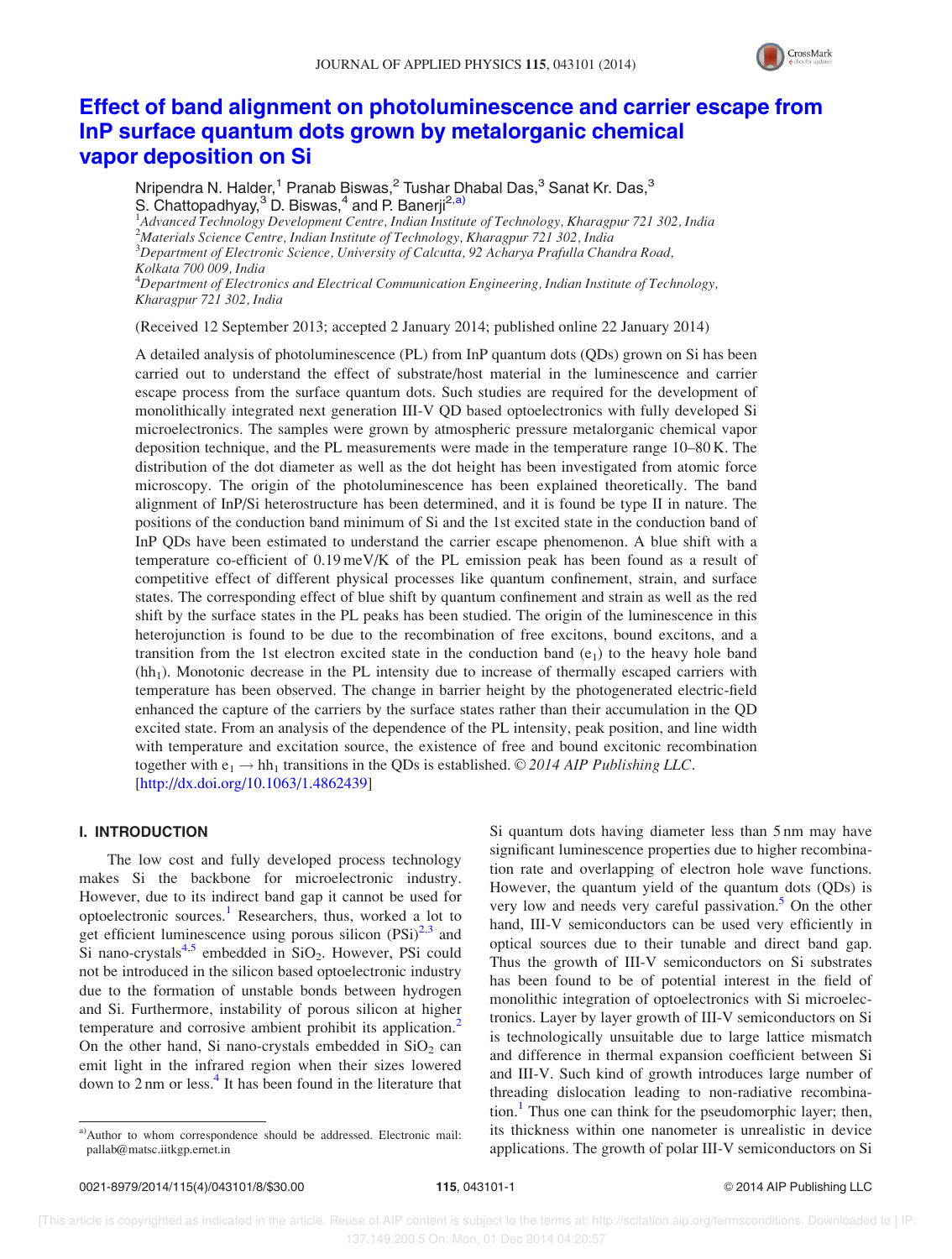introduces anti-phase domain as well. However, creation of the III-V nanostructures such as quantum dots on Si is advantageous compared to other lattice mismatched conventional III-V structures since strong localization of carriers in the active medium by quantum confinement may led to strong luminescence. Additionally density of states in the low dimensional structures modifies the gain medium to have low threshold voltage during lasing.<sup>6</sup> With the progress of different growth techniques, the growth of InP QDs on Si has become an interesting area of research for different groups.<sup>7,8</sup> It may be mentioned here that apart from the near infrared band gap emission around 925 nm, InP can be used in THz emitters and detectors.<sup>7</sup> As the band gap of the  $InP$ QDs can be tuned to emit in the red spectral region, it can be used with the Si based single photon detectors for maximum detection efficiency.<sup>6</sup>

Generally QDs are capped by other high band gap materials for better carrier confinement as the properties of the QDs are dependent on the density and thickness of the cap layer. However, exposed or uncapped QDs will be oxidized, and there will be surface states as well as strain relaxation leading to different interesting phenomenon.<sup>9</sup> The band alignment between the QDs and the host matrix element and the size distribution of the QDs in the ensemble play significant role in the luminescence process. In the literature, some reports on the growth and luminescence of III-V QDs on Si substrate are available.<sup>7,8,10–13</sup> The growths of InAs QDs on Si matrix have been reported by a number of researchers $10-12$ with emission around 1.3  $\mu$ m as obtained from the photoluminescence (PL) study. However, except an attempt by Heitz *et al.*, the emission mechanism is not fully explained.<sup>10</sup> Kumar *et al.*<sup>13</sup> reported the growth of InN QDs on Si and characterized their samples by PL; however, the effect of the size variation on the line broadening has not been discussed. As GaP has the lattice constant very near to Si, some efforts were made to grow InP QDs on GaP as a building block of Si photonics. Growth of InP on GaP substrates and subsequent PL emission has been reported by Guo *et al.*<sup>14</sup> and Masselink *et al.*<sup>15</sup> Though Masselink *et al.*<sup>15</sup> discussed the band alignment of the heterostructure, the effect of particle distribution on the PL line width is not reported.

In the literature it has been found that Ellingson *et al.*<sup>16</sup> reported the charge carrier relaxation in the colloidal InP QDs dispersed in hexane solution. Irradiating with different photon energies, the authors suggested that the relaxation of the charge carriers depends on excitation energy with remarkable reduction in relaxation efficiency. Mićić *et al.*<sup>17</sup> investigated the spectroscopic behavior of InP QDs as a function of their dimension and observed that with the increase in PL excitation power, the line width decreases. It can be mentioned here that all these QDs were prepared through a colloidal route, and the luminescence properties were studied by dispersing them in organic medium. However, since the QDs are normally deposited onto a substrate for device application, any contribution of the substrates will modify the luminescence properties of the QDs. It is observed that various physical phenomena like effect of few particle states, non-linear electron phonon coupling, and non-classical photon statistics have been studied by different groups<sup>18–20</sup> for a well established  $In(Ga)As$  QDs grown on GaAs by S-K mechanism. Hessman *et al.*<sup>21</sup> studied the electron accumulation in a single InP QD embedded in InGaP matrix (i.e., both the capping and the base are InGaP) and also reported the global luminescence from the QD ensemble. The authors studied the dependence of PL intensity with applied voltage without mentioning the carrier escape phenomenon or thermal quenching. AbuWaar *et al.*<sup>9</sup> studied the PL of InAs surface QDs grown on GaAs, and the effect of capping layer was discussed elaborately. Though Prunchel *et al.*<sup>7</sup> reported the room temperature photoluminescence while reporting the growth of InP nano-crystals on Si, the details are not found in that work.

In spite of various reports on PL emission from different QDs available in the literature, no study has been made on the temperature dependence of the carrier relaxation with an insight of the band alignment in InP/Si heterostructure. However, without such study the carrier escape mechanism could not be explained. As line broadening originates from different phenomena and it is sample specific, different types of broadening in the luminescence spectra should be studied to understand the emission mechanisms in the materials. A proper investigation is thus necessary for a dot ensemble for better understanding of the physical processes which occur in the nanostructures upon optical irradiation. Thus it has been felt that the PL study of the InP QDs can contribute in understanding various physical phenomena like band alignment of the heterostructure, luminescence process, thermal escape of the electrons, and broadening of the PL peaks. The possibility of Volmer-Weber (V-W) growth of InP QDs<sup>8</sup> on Si may open a horizon in the formation of InP QD based emitter in red spectral region. Thus, in this work, we have studied the optical process in the InP QD ensemble through PL, growing them on Si substrate by means of metalorganic chemical vapor deposition (MOCVD). Theoretical band alignment has been studied. Efforts have also been made to explain the temperature dependent broadening of the PL peaks related to bound and free excitons.

## II. EXPERIMENTAL PROCEDURE

InP QDs were grown by a horizontal-type atmospheric pressure MOCVD reactor on p-type (100) c-Si substrates. Trimethylindium (TMIn) and phosphine  $(PH<sub>3</sub>)$  were used as the precursors for indium and phosphorus, respectively. Hydrogen was used to carry the vaporized metal organic precursors from the bubbler to the reactor. Prior to growth, the substrates were degreased by boiling successively in acetone and methanol for 5 min each. To etch the native  $SiO<sub>2</sub>$ , the Si substrates were poured in a chemical solution of  $HNO<sub>3</sub> + HF + CH<sub>3</sub>COOH + H<sub>2</sub>O$  for 3 min. Finally all the substrates were rinsed for 6 min in deionised water (18.2  $M\Omega$ ) and dried using nitrogen gun. All the samples were grown at  $560^{\circ}$ C for 15 s to enable V-W growth. The flow rates were kept at 45 sccm for TMIn and 60 sccm for PH<sub>3</sub>. The surface morphology of the uncapped dots was characterized by tapping mode Atomic Force Microscopy (AFM) (Agilent Technologies). The absorbance spectroscopy of the QDs samples was performed at room temperature using an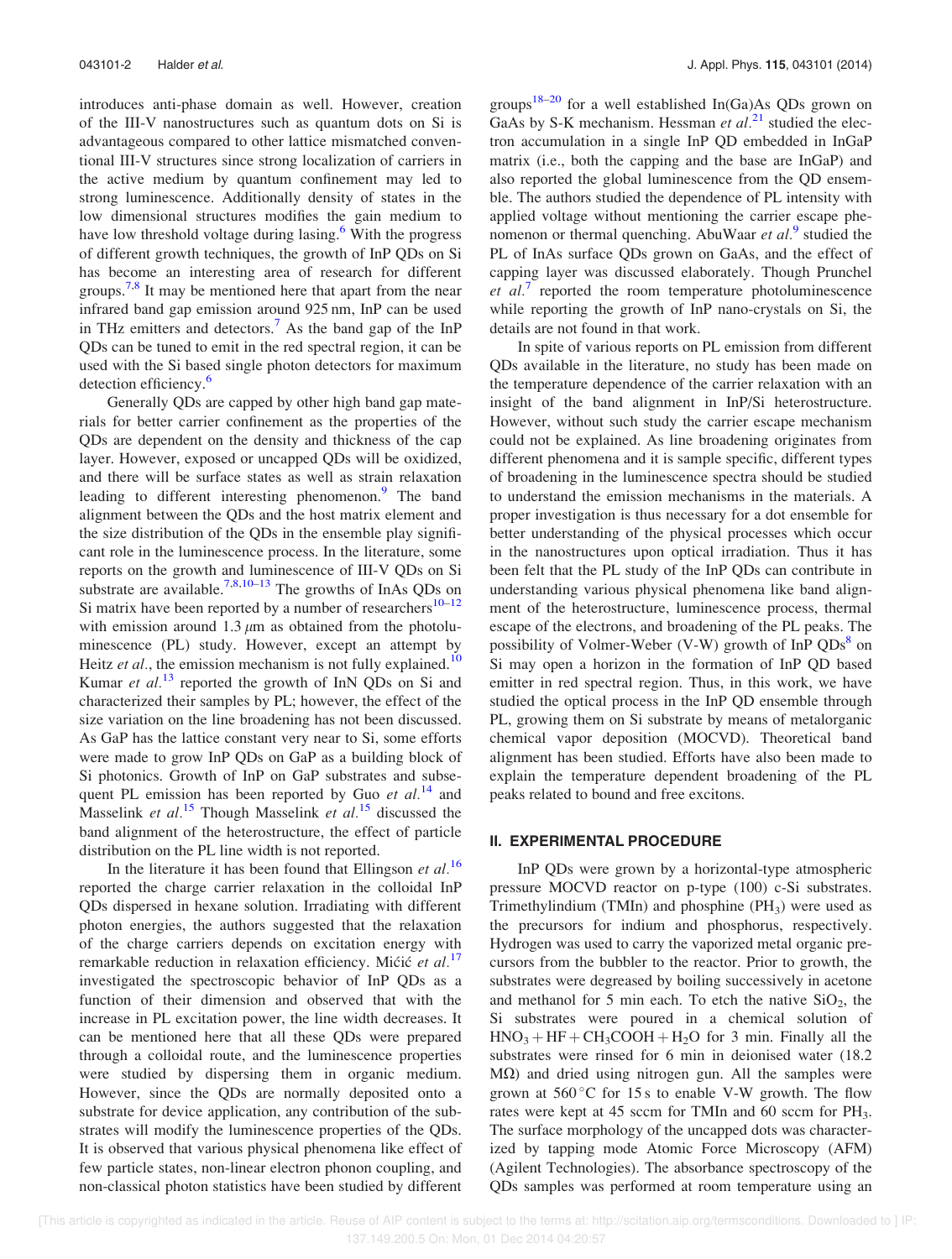

FIG. 1. (a) The surface morphology of the QDs grown on the substrate as viewed by tapping mode atomic force microscopy. The bright spots correspond to the QDs whereas the grey colored region indicates the surface of the substrate. From the grey scale the height of the dots has been found to be within 3.3–4.2 nm. (b) The bar-chart plots the height of the dots as function of their percentage present in the sample. It has a Gaussian distribution with a peak value of 3.74 nm and a variance of  $\pm 10\%$ . (c) Two dimensional atomic force micrograph of the quantum dots to estimate their diameters. Migration length related perturbation in the dot diameter has been observed from the diameter variation. The diameter of the dots has a variance from its mean value of 13 nm. (d) Gaussian like distribution in the diameter of the dots.

ultraviolet-visible-near–infrared (UV-VIS-NIR) spectrophotometer (PerkinElmer LAMBDA 750). In order to collect the low temperature PL spectra, the samples were excited with a diode pump solid state laser (RGB Lase, USA) having emission wavelength 532 nm (excitation power 50 mW) mounted in a close cycle liquid He cryostat (APD Cryogenics). The PL system consists of a 0.5 m grating monochromator (Acton Research, USA), a thermocouple cooled InGaAs detector (Acton Research, USA), and a lock-in amplifier (Stanford Research Systems). The PL spectra were taken at five different temperatures from 10 to 80 K. Further increase in temperature could not be possible due to sample heating resulting in excitonic decay.

### III. RESULTS AND DISCUSSION

The tapping mode AFM image has been shown in Fig.  $1(a)$ . The small bright islands like spots indicate the formation of quantum dots at the grey colored substrate surface. The dot height has been measured, and the percentage of dots having a particular height has been calculated from the processed image. The height of the dots was found to be within 3.3–4.2 nm. In Fig.  $1(b)$ , the height distribution of the dots has been plotted. It is observed that the distribution has a peak centered at 3.74 nm, i.e., 30% of the dots having that much height. For other dots,  $\pm 0.5$  nm ( $\sim$ 10% from the peak value) deviation from the peak is found which suggests controlled growth kinetics has been maintained during the growth. In Fig.  $1(c)$ , a variation in the diameter as well as the dot density of the ensemble has been observed from the two dimensional projection of AFM micrograph. The density of dots is determined using WSxM image processing software and has been found to be around  $6.2 \times 10^{14} \text{ m}^{-2}$ . The bar-chart plot, shown in Fig.  $1(d)$ , represents the variation of dot diameter which is found to follow the Gaussian distribution centered at 13 nm. It has been observed that there occurs a variation in the dot diameter due to different migration length of the species on the substrate surface. The fluctuation in the migration length may occur due to the unavoidable atomic level steps such as ledges and kinks present in the substrate. However, the isolated dots on the surface of the substrate confirm the growth mode to be V-W type where no wetting layer is present.

Different excitonic peaks have been observed from the UV-VIS-NIR spectroscopic analysis and have been shown in Fig. 2. The absorbance energy for the ensemble is found to be 1.42 eV (870 nm) which is higher than that of bulk InP (1.34 eV). Higher order transition has also been found at higher energies as the average dimension of the QDs is well below the Bohr exciton radius.

Figure 3 shows the PL spectrum of the sample taken at 10 K. It shows broad luminescence having multiple peaks. As the excitation energy of the laser is much higher than the energy of the QDs, it can be termed as global  $PL^{17}$  where almost all the dots in the ensemble got excited. The transition of the electrons occurs from the 1st excited state in the conduction band  $(e_1)$  to the 1st excited state in the valance band  $(hh_1)$  along with different excitonic recombination. A distinct blue shift in the emission spectra has been observed along with different excitonic peaks from the QDs. A notable reduction in the luminescence intensity of some of the peaks has been observed as a signature of different excitons as the excitation power of the laser was decreased. The behavior of the different peaks with the variation of the laser power has been indicated by different regions in Fig. 3. The luminescence presumably coming from the transition  $e_1 \rightarrow hh_1$  has been shown by region 1 and found to have not been shifted; however, there is change in intensity. On the other hand the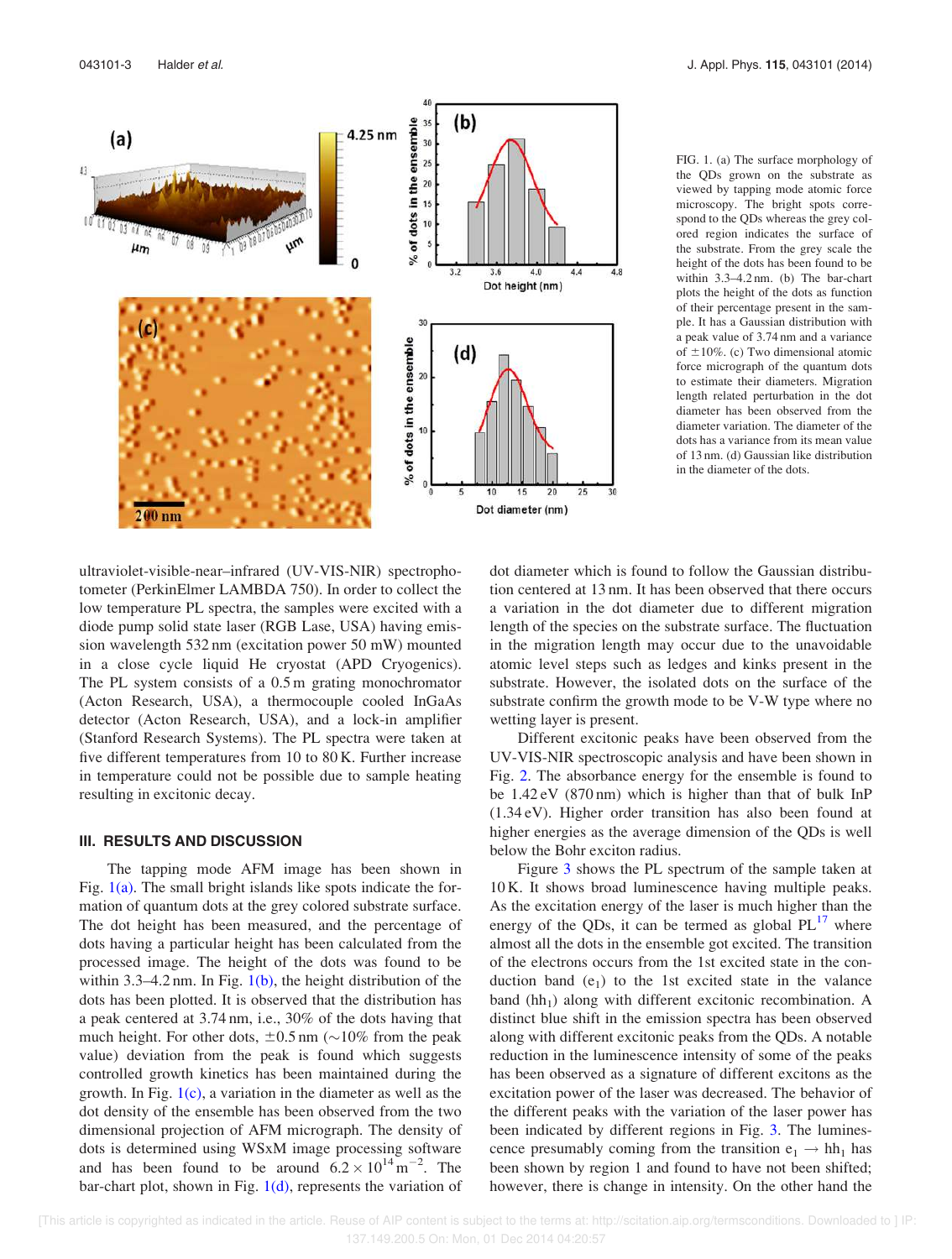

FIG. 2. UV-vis-NIR absorbance spectra of the quantum dot ensemble showing the presence of different transitions.

peaks of region 2 and 3 are coming from excitonic recombination and found to be red shifted with decrease in excitation power. Here it should be mentioned that the higher power of laser will produce local heating in which the excitons will decay. Thus care has been taken to reduce the local heating, and the power of the laser was set at 8 mW, 7 mW and 6 mW for optimum emission output from our previous experience.

As the band lineup between the semiconductors of the heterostructure plays an important role in the luminescence process, let us first discuss the origin of the luminescence from the InP QDs grown on Si substrate with the help of modified model-solid theory<sup>22</sup> and *ab initio* all-electron calculation of absolute volume deformation potentials. $^{23}$ These explain the band lineups at the strained interfaces of the semiconductor heterojunctions. Due to 8.1% lattice mismatch between InP and Si, the thickness of the



FIG. 3. The global photoluminescence spectra of the quantum dot ensemble acquired at 10 K with different excitation power varied from 8 mW to 6 mW. Multiple peaks in the spectra are the signatures of the height perturbation in the quantum dot ensemble as well as the different types of excitons. The decrease in peak intensity with reduction in laser power in region 1 suggests the recombination of the charge carriers between the 1st excited level in the conduction band  $(e_1)$  and heavy hole band  $(hh_1)$ , i.e.,  $e_1 \rightarrow hh_1$ . In both the regions 2 and 3, shift in peak positions and change in their intensity are observed which are due to the presence of different excitons.

pseudomorphically grown layer will be less than a nanometer. The nanodimensions of the QDs prevent them to be strain relaxed through the formation of dislocations though the thickness of the grown dots is higher than that of their corresponding critical layer thickness. For a typical semiconductor heterostructure system having thickness  $h_1$  and  $h_2$ , we can write $^{24}$ 

$$
a_{\parallel} = \frac{a_1 G_1 h_1 + a_2 G_2 h_2}{G_1 h_1 + G_2 h_2},\tag{1}
$$

$$
\varepsilon_{i\parallel} = \left[\frac{a_{\parallel}}{a_{\perp}} - 1\right],\tag{2}
$$

$$
a_{i\perp} = a_i \left[ 1 - D_i \left( \frac{a_{\parallel}}{a_i} - 1 \right) \right], \tag{3}
$$

$$
\varepsilon_{i\perp} = \left(\frac{a_{i\perp}}{a_{\perp}} - 1\right),\tag{4}
$$

where  $a_{\parallel}$  and  $a_{\perp}$  are the lattice constants parallel and perpendicular to the plane of the interface, e is the strain, *i* refers to the corresponding material (1 or 2 respectively),  $a_i$  and  $G_i$ are lattice constant and shear modulus of the materials under equilibrium circumstances.

The shear modulus can be expressed as

$$
G_i = 2(c_{11}^i + 2c_{12}^i)\left(1 - \frac{D_i}{2}\right),\tag{5}
$$

where *D* is a constant which depends on the elastic constants like  $c_{11}$ ,  $c_{12}$ , etc. of the corresponding material and the interface. In the present case, the thickness of the Si  $(say, h<sub>1</sub>)$ wafer is much higher than the height of the InP QDs grown on it, i.e.,  $\frac{h_1}{h_2} \rightarrow \infty$ , which implies  $a_{\parallel} \rightarrow a_1$ . Thus the grown dots are strained and their dimensions are distorted.

As there is no strain in Si, we can write,  $a_{\parallel} = 5.43 \text{ Å}.$ Following Eqs. (1)–(4) one can also get  $\varepsilon_{InP\parallel} = -0.075$ ,  $\varepsilon_{InP\perp} = 0.084$ , and  $a_{InP\perp} = 6.36$  Å.

The modified model-solid theory not only generates the accurate band structure but also helps in aligning the band structure in an absolute energy scale. In this theory the position of the valance band has been calculated initially by means of density functional theory along with the selfconsistent pseudopotential technique. The experimentally obtained band gap is added with to get the value of the position of the conduction band. The average position of the valance band  $E_{v,av}$  is considered here to be deformed by a hydrostatic deformation potential caused by the compression of the semiconductor and strain related shift in the electrostatic potential where the absolute volume deformation potential has been obtained according to *ab initio* allelectron calculation. The deformation can be expressed as

$$
a_v = \frac{dE_{v,av}}{d\ln\Omega},\qquad(6)
$$

where  $d \ln \Omega = \frac{d\Omega}{\Omega}$ . Here it should be mentioned that the conduction band deformation,  $a_c$ , also behaves the same way, and thus the band gap deformation can be written as  $a = a_c - a_v$ .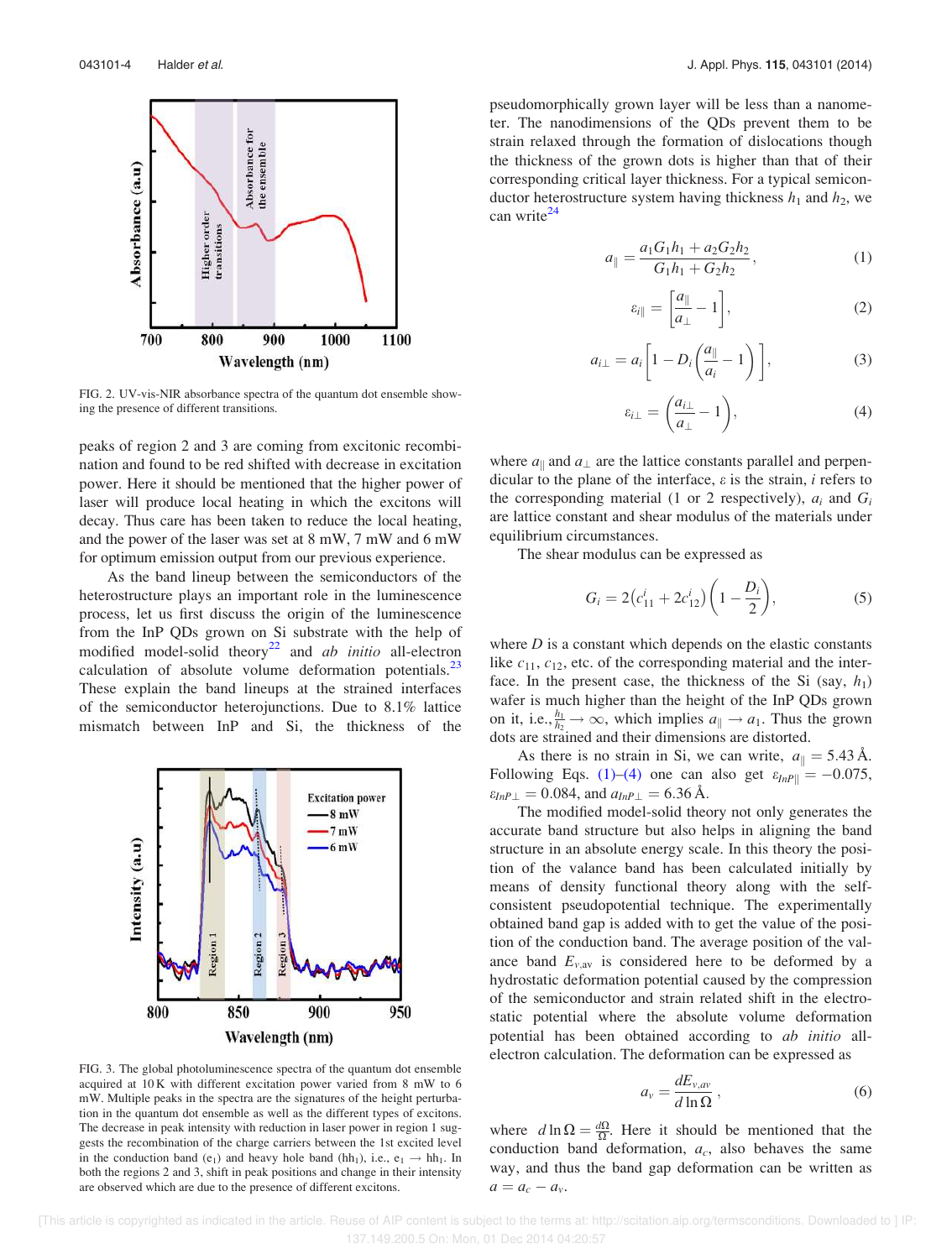For heterojunction, the values of individual band edges are necessary as they have influences in the interface discontinuity. Thus one can write

$$
\Delta E_{\nu,av} = a_{\nu} \frac{d\Omega}{\Omega} \tag{7}
$$

and

$$
\Delta E_{c,av} = a_c \frac{d\Omega}{\Omega},\qquad(8)
$$

where  $\frac{\Delta\Omega}{\Omega} = (\varepsilon_{xx} + \varepsilon_{yy} + \varepsilon_{zz})$  is the fractional volume change. Due to the spin-orbit interactions the valance band usually splits even in the absence of the shear strain. Hence the edge of the valance band can be estimated as  $E_v = E_{v,av} + \frac{\Delta_0}{3}$  and that of the conduction band is given by

$$
E_c = E_v + E_g. \tag{9}
$$

The parameters needed for the calculation of the band lineups in Si/InP heterojunction has been shown in Table I.

For a large lattice mismatched Si/InP heterojunction, there occurs a strain. As discussed earlier, the strain component in the InP can be estimated using relations  $(1)$ – $(4)$ , and the volume change can be estimated as  $\frac{\Delta \Omega}{\Omega} = -0.065$  which affects the position of  $\Delta E_{v,av}$  as well as  $E_c$ . Thus  $E_{v,av}$  should be modified and can be written as

$$
\Delta E_{v,av} = E_{v,av}^0 + a_v \frac{\Delta \Omega}{\Omega}.
$$
\n(10)

From Eq. (10) and Table I we can write the valance band offset to be 0.03 eV where as the conduction band offset is 0.24 eV.

The band lineup of the heterostructure has been shown in Fig.  $4(a)$ . Here it should be mentioned that the presence of a few nm native oxide makes the surface potential lower than the vacuum potential which has been found to be around  $5-6$  eV.<sup>25</sup> Thus from the theoretical approach the band lineup is found to be type II. The QDs in the present study were not capped by any higher band gap material, and so they can be treated as the surface quantum dots. Thus there will be shift in energy, viz., blue shift due to (i) quantization, and (ii) biaxial strain and (iii) red shift due to surface states or surface roughness. Hence it may be postulated that the resultant shift in the luminescence is a competitive event.

Due to the quantization of the charge carriers in the semiconductor nanostructures, say quantum dots, the electronic energy levels are shifted with respect to those of the bulk. The energy associated with first band to band transition for such QDs can be written  $as^{26}$ 

$$
E(R_0) = E_0 + \frac{\hbar^2 \pi^2}{2} \left( \frac{1}{m_e} + \frac{1}{m_h} \right) \frac{1}{R^2} - \frac{1.8e^2}{\epsilon} \frac{1}{R^2} + \frac{e^2}{R} \sum_{n=1}^{\infty} \alpha_n \left( \frac{S}{R} \right)^{2n},
$$
\n(11)

where  $m_e$  and  $m_h$  are the electron and hole effective masses, e is the electronic charge,  $\epsilon$  is the dielectric constant,  $\alpha_n$  is a function of dielectric constant, *S* is separation between electrons and holes, and  $R$  is the radius of the QDs. As the grown dots have difference in height (h) and base (b), *R* is a function of h and b, and can be expressed  $as<sup>27</sup>$ 

$$
R = \frac{4h^2 + b^2}{8h}.
$$
 (12)

A pictorial representation of R has been shown in Fig.  $4(b)$ . All the terms in the right hand side of Eq.  $(11)$  corresponds to different types of energy. The first term corresponds to the band gap energy of the bulk, the second term corresponds to the quantum localization energy whereas the third and the fourth term represents the Coulomb potential and polarization energy, respectively.

Hence to understand the effect of particle size on the PL energy *inter alia* the quantized energy,  $E(R)$  should be calculated taking calculated taking  $m_e = 0.073m_0$ ,  $m_h = 0.6m_0$ , and  $E = 12.5$  (Ref. 28) using the following relation:

$$
E(R) - E_0 = \frac{5.7364}{R^2} - \frac{0.9971}{R}.
$$
 (13)

For the QDs one can approximately take the polarization term to be one third of the Coulomb potential, $2<sup>9</sup>$  and hence we can write

$$
E(R) - E_0 = \Delta E_{quantised} = \frac{5.7364}{R^2} - \frac{0.6647}{R}.
$$
 (14)

For our samples there occurred a perturbation in height as well as in base diameter for the grown QDs and the assembly can be treated as an ensemble. Generally such ensemble of self-assembled QDs gives rise to a statistical distribution in the eigenenergies due to quantization.<sup>30</sup> In our case the QDs were excited with energy higher than the emission energies of the individual dots. Several peaks can be observed from the convolution of the peak as a finger print of the perturbation in the QD height. From the height and diameter distribution of the dots, the radius can be estimated as 7.56 nm. As the effective radius is lower than that of Bohr exciton radius, the confinement of carriers is possible in the dots leading to a blue shift in the PL spectra.

TABLE I. Different constants used for the calculation of band lineup in InP/Si nano heterostructure.<sup>22–24</sup>

| Semiconductor | Spin-orbit<br>splitting $(\Delta_0)$ | Lattice<br>constant $(\mathring{A})$ $D^{001}$ |      | $\rm G^{001}$ | $E_{v,av}$        | $a_v$ | $E_o^{dir}$ | $E_c^{dir}$ | $a_c^{dir}$              | $a^{dir}$         | $E^{dir}_{\alpha}$ | $E^{ind}_{\alpha}$ | $a_c^{dir}$ | $a^{ind}$ |
|---------------|--------------------------------------|------------------------------------------------|------|---------------|-------------------|-------|-------------|-------------|--------------------------|-------------------|--------------------|--------------------|-------------|-----------|
| Si            | 0.04                                 | 5.43                                           | 0.77 | 3.64          | $-6.93$ 2.16 3.37 |       |             | $-3.65$     |                          | $1.98 -0.48$ 1.17 |                    | $-5.85$            | 4.18        | 1.72      |
| InP           | 0.11                                 | 5.87                                           | 1.13 | 1.89          | $-6.81$           | 1.83  |             |             | $1.42 -5.58 -5.04 -6.31$ |                   | $\cdots$           | $\cdots$           | .           | $\cdots$  |

 [This article is copyrighted as indicated in the article. Reuse of AIP content is subject to the terms at: http://scitation.aip.org/termsconditions. Downloaded to ] IP: 137.149.200.5 On: Mon, 01 Dec 2014 04:20:57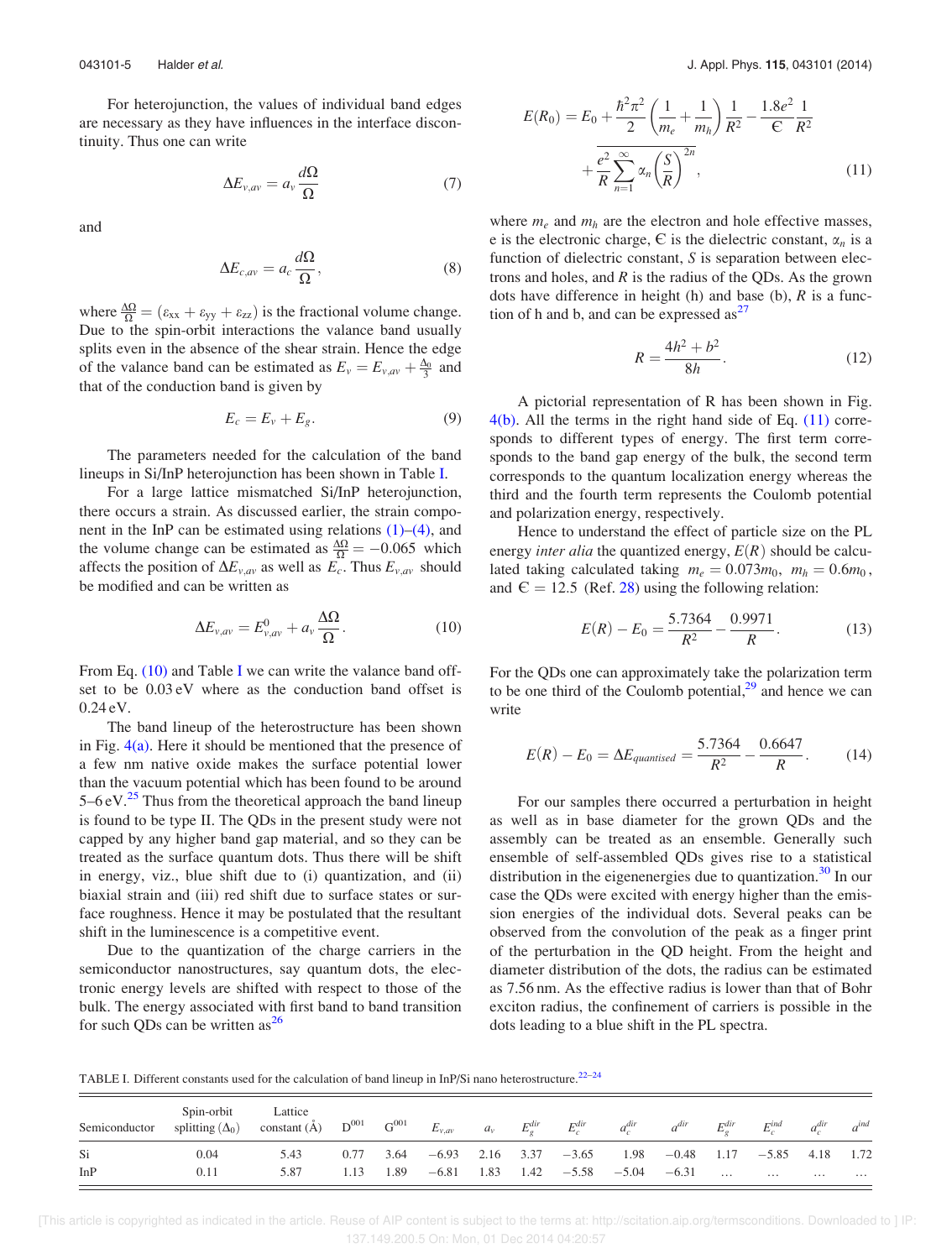

FIG. 4. (a) The band lineup at the InP/Si heterostructure interface. The difference in the valance band has been measured theoretically. The strain related shifts and the splitting have been measured and the details are discussed in the text. (b) Pictorial representation of radius of QDs as a function of height and base.

On the other hand, a blue shift in the PL peak energy occurs due to the compressive strain produced by Si on the grown InP QDs. The amount of blue shift due to the strain can be estimated by the Pikus-Bir Hamiltonian:<sup>31</sup>  $\Delta E_{strain}$  $= 2a\left(1 - \frac{c_{12}}{c_{11}}\right)\varepsilon_{\parallel} - b(1 + \frac{2c_{12}}{c_{11}})\varepsilon_{\parallel}$ , where *a* and *b* are the hydrostatic and shear deformation potential of the semiconductor, respectively. However for the surface quantum dots the presence of the surface states gives rise to the red shift in the PL energy. The energy eigenstates in the QDs are found to be red-shifted when getting in closer proximity to the surface because the absence of the cap allows relaxation in the strain of the QDs.<sup>9</sup> It may be mentioned that such red shift in the energy of the QDs originates from various deep traps and surface states; for smaller dots, the effect is more prominent. It has been observed that the amount of red shift  $(\sim 90-110 \,\text{meV})$  increases with the decrease in the height of the QDs. Thus the total shift can be determined by the competitive effect of the three mechanisms as mentioned above (i)–(iii), and the luminescence peak occurs at an energy which is greater than the bulk band gap energy of InP but less than the energy which could have been obtained due to the quantization. On the other hand as the band lineup is type II by nature, the excited states of the charge carriers lies in different semiconductors and may lead to red shift of the PL spectra.

In Fig. 5, a representative PL spectrum of a sample has been shown. It is observed that the spectrum consists of different narrow peaks originating from transitions from  $e_1 \rightarrow hh_1$  and other exciton recombination. However, the recombination process in such QDs may involve longitudinal optical phonons. Generally when a bulk semiconductor is irradiated with a photon flux having energies more than its band gap, the generated electrons and holes share the extra energy so that the total momentum remains constant. As in InP, the heavy hole mass,  $m_{hh}^*$ , is 8 times larger than that of the electron effective mass,  $m_e^*$ , the electrons should take 8 times more kinetic energy than the holes.<sup>16</sup> However, InP, in spite of being a direct band gap material, the conservation of kinetic energy is necessary but not sufficient due to quantum size effect. Thus, the momentum conservation should also be taken care for which phonon assisted momentum transfer may be useful in understanding the process fully.



FIG. 5. The photoluminescence spectra of the sample acquired at different temperatures from 10 to 80 K. The decrease in peak intensity with increase in temperature has been detected as the signature of thermo-stimulated quenching process. The peaks corresponding to excited state recombination  $(e_1 \rightarrow hh_1)$  and bound excitonic recombination is found be red shifted with increase in temperature and has been indicated by the shaded region R1 and region R3, respectively. The peaks marked with solid line in region R2 corresponds to free excitonic peaks and is found to have not shifted with temperature.

It should be mentioned that the host Si substrate was taken p-type with a carrier concentration of  $\sim 10^{16}$  cm<sup>-3</sup> and InP has an unintentional n-type doping of  $\sim 10^{17} \text{ cm}^{-3}$ . Though the doping concentration is low enough, the Fermi level can move to the vicinity of the valance band edge of Si and the conduction band edge of InP at low temperatures and the InP QDs are filled with electrons. $2<sup>1</sup>$  Such charging of the dots and the substrate gives rise to a depletion region introducing a band bending at the junction. Thus the optically generated electrons can be captured very easily by hole with a radiative recombination.

From Fig. 5 it is found that the peak intensity of the PL decreases with increase in temperature due to thermostimulated quenching. The intensity of the PL is associated with the temperature by the relation  $I_{PL}(T) = \frac{I_{PL}(0)}{[1 + a \exp(-\frac{\Delta E}{\lambda T})]}$ .<sup>30</sup> As the temperature increases from 10 K to 60 K, the PL intensity decreases monotonically and then drastically which is apparent from the intensity value at  $80 \text{ K}$ . In Fig. 5, three regions of interest in the PL emission spectra are marked for all the temperatures. Those are region 1 (R1) where the peaks are originating due to  $e_1 \rightarrow hh_1$  transition, region 2 (R2) where those are due to free excitons and region 3 (R3) for bound excitonic recombination. The Gaussian fittings of R1, R2, and R3 peaks are shown in Figs. 6(a)–6(c), respectively. With decrease in temperature, blue shift is observed for the peaks in R1 and R3 regions whereas peaks shown in R2 have not been shifted.

The fitted curve for the transition between the excited states at different temperatures has been shown in Fig.  $6(a)$ (R1 in Fig. 5) in which the monotonic decrease as well as the broadening of the peaks has been observed. The carrier escape from the QDs to the continuum states of the host matrix increases with the increase in temperature and thereby the intensity of PL emission decreases. $30$  As the conduction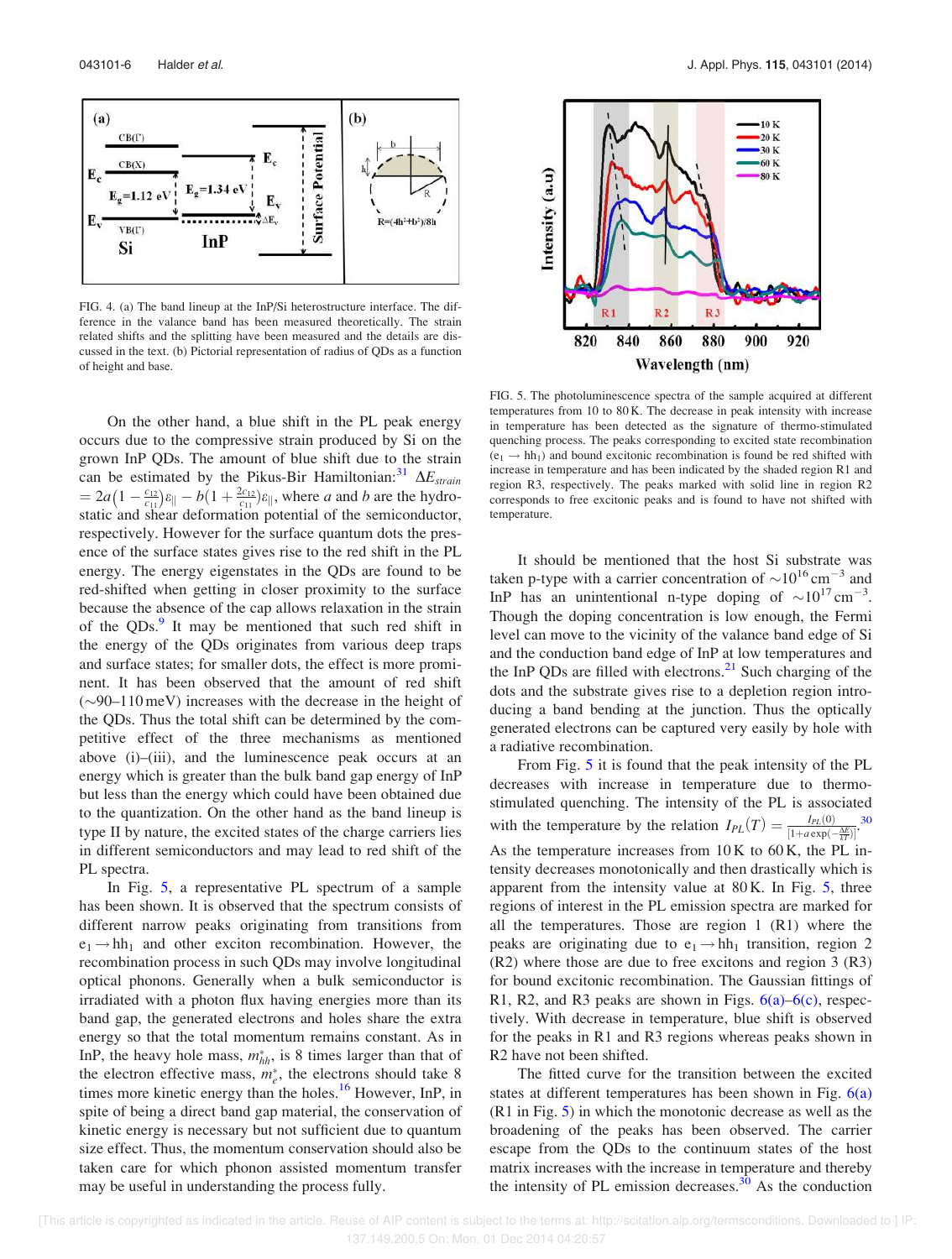

FIG. 6. Gaussian fitting of the peaks related to (a) transition between the excited states (region R1 of Fig. 5), (b) free excitons (R2 of Fig. 5), and (c) bound excitons (R3 of Fig. 5) at different temperatures. The intensity decreases with temperature due to thermo-stimulated quenching process whereas a shift towards higher energy has been detected while the temperature has been decreased. The change in line widths of the respective peaks with temperature has been shown in the insets.

band minima of Si at X-valley is lower than that of the first excited level of InP QDs, the rate of thermal escape increases with temperature due to the change in barrier height by the photo generated electric-field. The thermal expansion of the lattice of the nano-crystals increases with the increase in temperature which alters the wave-function envelope, strain and electron-phonon coupling. The changes of these factors influence the thermal quenching of the PL intensity. The decrease of PL intensity with the temperature also suggests the capture of the carriers by the surface states rather than their accumulation in the QD excited state. Moreover, the modification in the optically allowed and forbidden exciton states can also quench the PL intensity with the increase in temperature. With the quenching of the PL intensity, the PL energy has also been found to be blue shifted with the increase in temperature from  $10K$  to  $60K$ . The energy shift for this temperature range has been found to decrease with a temperature co-efficient of  $\alpha = \left(\frac{dE}{dT}\right) \approx 0.19 \,\text{meV/K}$ . At the same time the FWHM is found to be changed with temperature and has been shown in inset of Fig.  $6(a)$ . The Gaussian nature of the distribution in the height and diameter of the dots leads to higher order broadening. There will be both homogeneous and inhomogeneous type of broadening with temperature for the excitons related peaks.

The variations of the line width with temperature is shown in insets of Figs.  $6(a)$ – $6(c)$  for three type of transitions discussed above and shown in R1, R2, and R3 regions in Fig. 5. An estimation [from inset of Fig.  $6(a)$ ] shows that the rate of change of line width with temperature is 0.5 meV/K whereas in R2 and R3 [Figs.  $6(b)$  and  $6(c)$ ] it is 0.014 and 0.4 meV/K. Thus it is observed that the change in line width of the peaks due to free excitonic recombination is almost insignificant compared to that due to bound excitonic recombination. This variation in the linewidth for bound excitonic recombination as well as that due to  $e_1 \rightarrow hh_1$  transition followed the temperature dependence of the band gap. Almost similar characteristics of peak shift and line broadening have been obtained while the temperature is increased. These characteristics validate our earlier assumption that the peaks at R3 are coming from bound excitonic recombination having energy lower than the free excitonic recombination energy (R2). The origin of such bound excitons may be either the background impurity present in the dots or the surface states. As the excitation power of the laser used is sufficiently high (8 mW), the excitation may generate more than one electron-hole pair in the dots. In such case the ground state can be occupied by two excitons, and hence there is a possibility of biexciton formation. $32$ 

In this context it is noteworthy to comment on the different types of broadening occurring in case of PL line width. In semiconductor nano-structures, say QDs, when free excitons are trapped in a state created either by impurity atoms or by any surface state, the states have some finite lifetime with a distribution around a particular value. Furthermore thermal vibration and radiation damping contribute to the homogeneous broadening. Thus the line width of the bound excitonic peaks changes with the change in temperature. On the other hand the inhomogeneous Gaussian broadening occurs due to the Doppler effect arising from the velocity perturbation of the charged particles in the material. The charged particles obey the Maxwell velocity distribution, which, for a particle of mass M and temperature T, can be written as  $F(v_x, v_y, v_z) = \left(\frac{M}{2\pi K_B T}\right)^{\frac{3}{2}} \exp\left[-\frac{M(v_x^2 + v_y^2 + v_z^2)}{2K_B T}\right]$  $\frac{x+y+y_2}{2K_BT}$ , where  $F(v_x, v_y, v_z)dv_x dv_y dv_z$  is the probability of having a particle in the velocity range from  $v$  to  $v + dv$ . Taking the nonrelativistic approximation the light emitted in the x-direction with a shifted frequency,  $\vartheta - \vartheta_0 = \frac{\vartheta_x \vartheta_0}{c}$ , the probability of having the transition frequency between  $\vartheta$  and  $\vartheta + d\vartheta$  can be given by  $f(\vartheta)d\vartheta$  which is equal to the probability of finding the same in a range between  $\frac{c(\vartheta - \vartheta_0)}{\vartheta_0}$  and  $\frac{c(\vartheta + d\vartheta - \vartheta_0)}{\vartheta_0}$  irrespective of values of  $\vartheta_y$  and  $\vartheta_z$ . Hence the probability distribution can be written as  $f(\vartheta)d\vartheta = \left(\frac{\vartheta}{\vartheta_0}\right) \left(\frac{M}{2k_BT}\right)^{\frac{1}{2}} \exp\left[-\frac{\left(\frac{M}{2k_BT}\right)c^2(\vartheta-\vartheta_0)^2}{\vartheta_0^2}\right]$  $\frac{1}{\vartheta_0^2}$ . Thus it is found that for an ensemble of QDs, superposition of large number of independent spectral line resulted in a Gaussian profile. Apart from the perturbation of the velocity, the static strain and the surrounding medium also contribute